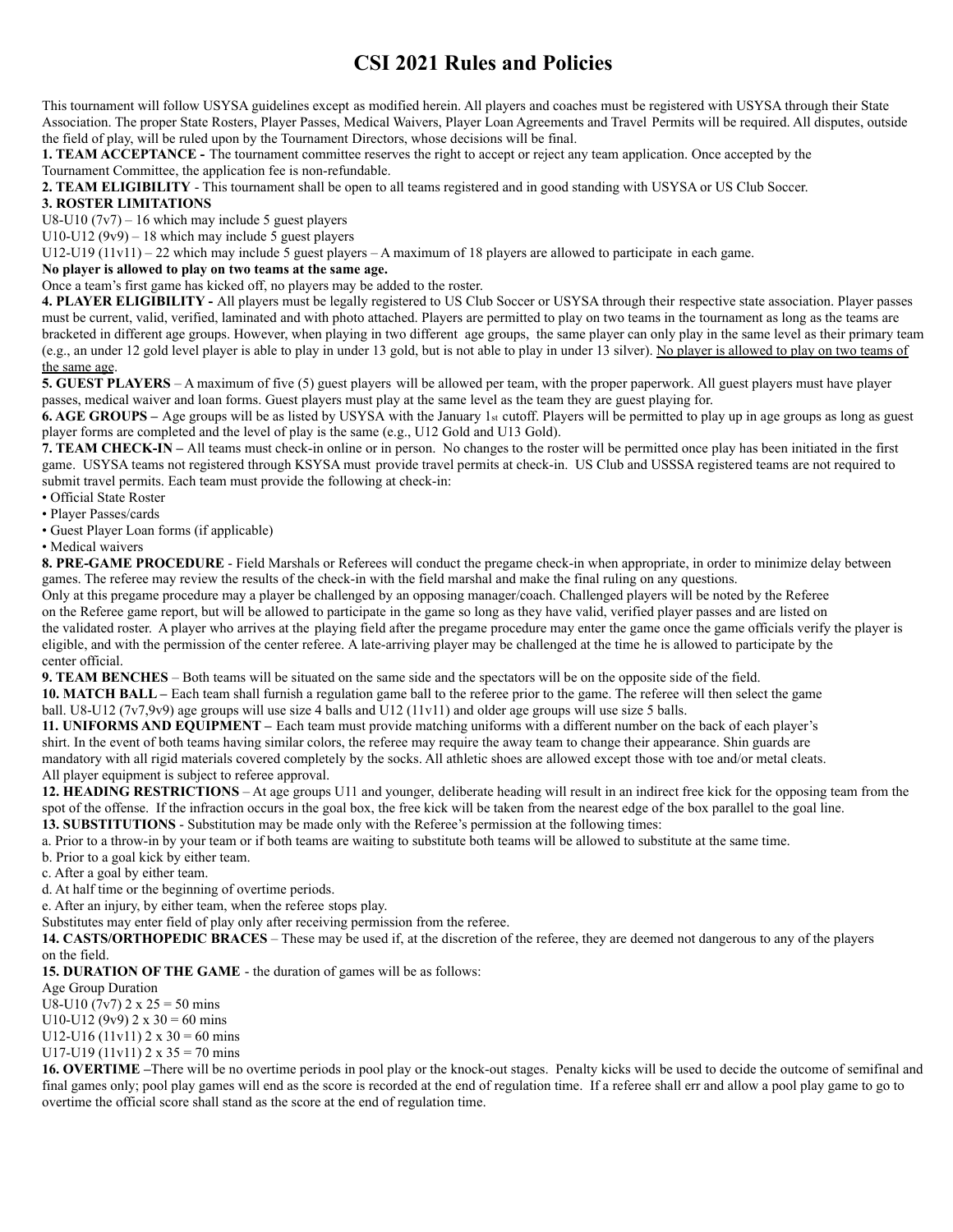**17. SHOOTOUT –** In the event of a tie in semifinal or final games, a FIFA style penalty kick shootout will determine the winner.

**18. FORFEITS** – The minimum number of players required for each game format is as follows:  $11v11 - 7$ ,  $9v9 - 5$ ,  $7v7 - 4$ . A 5-minute grace period will be extended beyond the scheduled kick-off time before a forfeit shall be declared, unless other arrangements have been reached with the tournament director. Failure to complete a match, or a team leaving the field during play, will result in forfeiture. No team that has forfeited a match will be declared a group winner for advancement purposes. Forfeits will be recorded with a score of 1-0.

**19. CONTROL OF SIDELINE CONDUCT** - Players, reserve players, managers, coaches, assistant coaches and fans are expected to conduct themselves with the letter and spirit of "THE LAWS OF THE GAME." The site directors have the authority and responsibility to remove any person(s) from the tournament for abuses to good conduct, in addition to any specific disciplinary action brought about by other authority. A maximum of three registered coaches will be allowed in the technical area. Coaches are responsible for their spectators. If the referee feels the spectators are disrupting the game, they will instruct the coaches to control them or usher them to the parking area. A coach may be ejected for his/her own and/or their spectators for additional games. If a team does not have at least one of their registered coaches in the technical area, the game will be terminated and that team will forfeit.

**20. PROTEST** - There will be NO PROTESTS. All disputes will be resolved immediately by the Site Director. These decisions will be final. Please note that under no circumstances may a referee's decision, issuance of a red or yellow card, or coach or team ejection be reviewed or overturned.

**21. DELAY OF START** - Any team delaying the start of a scheduled game by more than 15 minutes without authorization from the tournament director shall forfeit the game to the opponent. Forfeits will be recorded with a score of 1 to 0.

**22. POST-GAME PROCEDURE** - We ask that, as a mutual courtesy, both teams congratulate each other after every game. The following procedures should also be used:

• The Referee or Field Marshals will ensure the return of all player passes to each team

- Referee will complete the Game Report and deliver it with any incident reports to the Site Director Desk.
- Manager/coach of both teams will confirm the score with the referees

• Manager/coach of both teams will ensure that their sideline area is clean and that all trash is in containers.

**23. RED CARDS AND TEAM DISCIPLINE** - A red carded player will automatically miss the next scheduled game, but, depending on the severity of the unacceptable conduct, the Disciplinary Committee may recommend suspension up to the duration of the Tournament. Further disciplinary action by the State Association or national association may be recommended.

#### **24. POINT SYSTEM**

3 points for a Win

1 point for a Tie

0 points for a Loss

**25. TIE BREAKERS** – If, at the conclusion of the preliminary rounds, a tie breaker is needed to determine which team moves on to the semifinals or finals, the following criteria will be utilized:

i. Head to head (not used if more than two teams are involved in the tie breaker)

ii. Goal difference (i.e. goals scored minus goals allowed with 4 goal maximum differential, e.g. 10-1 games will be deemed 5-1)

iii. Most shut-outs

iv. Fewest goals allowed

v. FIFA style Penalty Kicks (scheduled at the discretion of the Tournament Director)

**26. SHORTENING OF GAMES & WEATHER ISSUES**. - In the event unusual conditions necessitate rescheduling, curtailment, or cancellation of games, the Tournament Director shall have absolute authority to make these changes to best serve the interest of the tournament.

It is possible that weather conditions may lead to stoppages in play. In the event that lightning/storming causes delays, the following procedures will be followed in order to ensure that we can keep games running on time over the course of the weekend.

1. If the delay occurs while the game is in progress, and the game cannot be restarted before the start of the next scheduled game, then the score of that game will be considered final. This is regardless of the length of time that the game had been played.

2. If conditions prevent a game from being played at all, the game will be listed as a 1-1 tie, and both teams will be awarded one point.

3. If a game can be started during its scheduled time, referees will be instructed to ensure that the following game starts on time. The game will be shortened accordingly.

4. If a game can be restarted during its scheduled period, it will also be shortened to ensure that the next game starts on time.

**27. REFUND POLICY** – The Tournament Committee, and/or host affiliate will not be responsible for any expenses incurred by any team due to the cancellation in part or whole of this tournament or due to any team being removed from the tournament. Tournament cancellation prior to the commencement of the event will result in a refund of all but \$170 of the total registration fee (to cover fixed costs such as staff costs, referee assignor fee, medals/trophies, printing/mailing, facility rentals, equipment rental, online registration fees, sanctioning costs, credit cards fees, etc,). Once the tournament begins, refunds for guaranteed games (3) not played will be given at a rate determined by the Tournament. (This is normally the total registration fee minus the \$170 tournament fee, divided by the number of guaranteed games (3) not played). However, once two rounds of games have been played, no refunds will be given.

Teams withdrawing after the registration deadline, as listed on the tournament application, will forfeit their entire entry fee.

**28. TOURNAMENT FORMAT** – The following formats will be used throughout the tournament:

i. Divisions with 4 teams – there will be one pool with each team playing against each other. The two top teams will advance to

the finals

ii. Divisions of 5 teams – Each team will play against each other (4 games each). The two top teams by record (then by tie breakers listed in section 24) will be declared champion and finalist.

iii. Divisions of 6 teams – There will be 2 brackets of 3 teams each. Each team will play the other two in its bracket and one crossover game. The top team in each bracket will advance to the final.